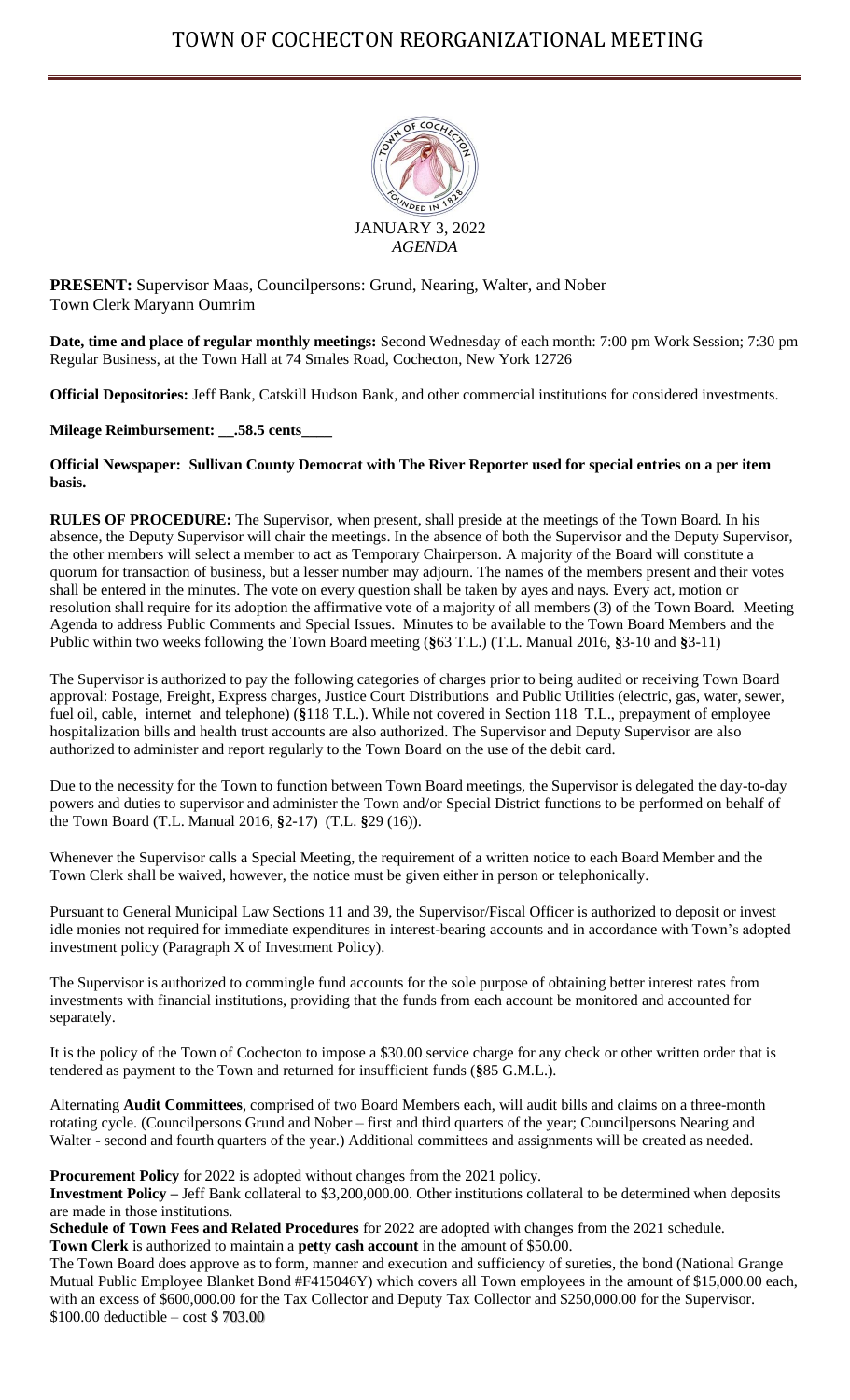## **APPOINTMENTS**

| <b>POSITION TITLE</b>                          | <b>PERSONNEL</b>                       |
|------------------------------------------------|----------------------------------------|
| <b>Justice Court Clerk</b>                     | <b>AnnMary Hallen</b>                  |
| Deputy Supervisor                              | <b>Edwin Grund</b>                     |
| Supervisor's Bookkeeper                        | Kristen Lockwood (Appt. by Supv.)      |
| Deputy Town Clerk                              | Joan Conklin<br>$(A$ ppt. by $T.C)$    |
| <b>Independent Auditor/Accountant</b>          | Cooper Arias, LLP (contract)           |
| <b>Budget Officer</b>                          | Gary D. Maas                           |
| <b>Town Assessor</b>                           | Lorry King $(6 \text{Yr.})$            |
| Assessor's Clerk                               | Terri Fountain                         |
| Bd. Of Assess. Review – Member                 | Kasey Kratz<br>$(5 \text{ Yr. Term})$  |
| Bd. Of Assess. Review – Member                 | Pauline Johnson ? (5 Yr. Term)         |
| <b>Bd. Of Assess Review – Member</b>           | Jenna Kratz<br>$(5 \text{Yr. Term})$   |
| Clerk/Bd. Of Assess. Review                    | Margaret Richardson (Appt. by B.A.     |
| Attorney for the Town                          | Karen Mannino                          |
| <b>Engineering Firm</b>                        | <b>Engineering Properties</b>          |
| Maintenance & Grounds Keeper                   | William Boucher                        |
| Office & Townhall Cleaner                      | Anna Bellotti                          |
| Dog Control Officer & Enumerator               | Tamara DePaolo                         |
| Safety Inspector/CEO                           | Jim Crowley                            |
| <b>Health Officer</b>                          | Dr. Paul Salzberg (4 Yr. Term-PHL322)  |
|                                                | Maryann Oumrim (PHL 4123)              |
| Registrar of Vital Statistics**                | Joan Conklin                           |
| Deputy Registrar of Vit. Stat. **<br>Historian | (Apptd. by Registrar)                  |
|                                                | K. C. Garn<br>(Appt. by Supv.)         |
| Deputy Highway Superintendent                  | Brian Heinle (Appt. by Hwy Supt)       |
| <b>ZBA Chairman</b>                            | Michael Attianese (267-2 Tn. Law)<br>? |
| ZBA Member (5 Yr. Term)                        |                                        |
| $66 - 66$                                      | <b>Brett Lockwood</b>                  |
| $66 - 66$                                      | <b>Michael Attianese</b>               |
| $66 - 66$                                      | Pamela DeMann                          |
|                                                | Peter Grosser                          |
| <b>ZBA Clerk</b>                               | <b>Joy Bertsch</b>                     |
| Planning Board Chairman                        | Earl Bertsch (271-8 Tn. Law)           |
| Planning Bd. Member (7 Yr. T)                  | George Blaso                           |
| $66 - 66$<br>$66 - 66$                         | Earl Bertsch                           |
| 66<br>6666<br>66                               | <b>Jim Crowley</b>                     |
| $66 - 66$<br>66<br>66                          | <b>Neal Halloran</b>                   |
| $66 - 66$<br>66<br>66                          | <b>TBA</b>                             |
| 66<br>$66 - 66$<br>$\zeta \, \zeta$            | <b>Robert Smith</b>                    |
| $66 - 66$<br>$66 - 66$                         | George Walter                          |
| <b>Planning Board Clerk</b>                    | Joy Bertsch (Appt. by Plan. Bd.)       |
| <b>UDC</b> Representative                      | Larry H. Richardson (Appt. by Tn. Bd.) |
| <b>UDC</b> Alternate Representative            | <b>Sean Nearing</b>                    |
| Upper Del. Scenic Byway Rep.                   | Larry Richardson (Appt. by Tn. Bd.)    |
| Upper Del. Scenic Byway Alt. Rep.              | ?<br>(Appt. by Tn. Bd.)                |
| Wastewater Treatment Plant Oper.               | Michael Walter                         |
| Asst. Wastewater Plant Operator                | George Walter                          |
| Liaison to Cochecton Youth Commis.             | Edwin Grund (Appt. by Tn. Bd.)         |
| Liaison to Planning Board                      | <b>Sean Nearing</b>                    |
| Rep. - Sullivan County Youth Bd.               | <b>Heather Niedert</b>                 |
| <b>Cochecton Youth Commission</b>              | Sue Rodriguez                          |
| $66 - 66$<br>$CC$ $CC$                         | Michelle Birney-Steich                 |
| $66 - 66$<br>66<br>66                          | Valerie DeVoe                          |
| $66 - 66$<br>66<br>66                          | <b>TBA</b>                             |
| 66<br>$66 - 66$<br>66                          | <b>Heather Niedert</b>                 |
| $66 - 66$<br>66<br>66                          | Kristina Snedeker                      |
| $66 - 66$<br>$66 - 66$                         | <b>TBA</b>                             |
|                                                |                                        |

### $TERM-EXPIRES$

12/31/2022 Deputy Supervisor Edwin Grund 12/31/2022 Supervisor's Bookkeeper Kristen Lockwood (Appt. by Supv.) 12/31/2022 12/31/2022 12/31/2021 12/31/2022 09/30/2025 Assessor's Clerk Terri Fountain 12/31/2022 09/30/2024 09/30/2025 09/30/2026 12/31/2022 Services as needed Services as needed 12/31/2022 Office & Townhall Cleaner Anna Bellotti 12/31/2022 Dog Control Officer & Enumerator Tamara DePaolo 12/31/2022 Safety Inspector/CEO Jim Crowley 12/31/2022 Health Officer Dr. Paul Salzberg (4 Yr. Term-PHL322) 12/31/2022 12/31/2022 12/31/2022 12/31/2022 Deputy Highway Superintendent Brian Heinle (Appt. by Hwy Supt) 12/31/2022  $12/31/2022$ 12/31/2024 12/31/2025 12/31/2026 12/31/2022 12/31/2023 12/31/2022 Planning Board Chairman Earl Bertsch (271-8 Tn. Law) 12/31/2022 Planning Bd. Member (7 Yr. T) George Blaso 12/31/2027 12/31/2028 12/31/2022  $12/31/2023$ 12/31/2024 12/31/2025 12/31/2026 Planning Board Clerk Joy Bertsch (Appt. by Plan. Bd.) 12/31/2022 12/31/2022 12/31/2022 12/31/2022 12/31/2022 12/31/2022 12/31/2022 as needed Liaison to Cochecton Youth Commis. Edwin Grund (Appt. by Tn. Bd.) 12/31/2022 Liaison to Planning Board Sean Nearing 12/31/2022 Rep. – Sullivan County Youth Bd. Heather Niedert 12/31/2024 Cochecton Youth Commission Sue Rodriguez 12/31/2028 12/31/2022 12/31/2023 12/31/2024 12/31/2025 12/31/2026 12/31/2027

\*\*Four-year term if other than Town Clerk (PHL 4123); **Appointments made by The Town Board unless otherwise noted:**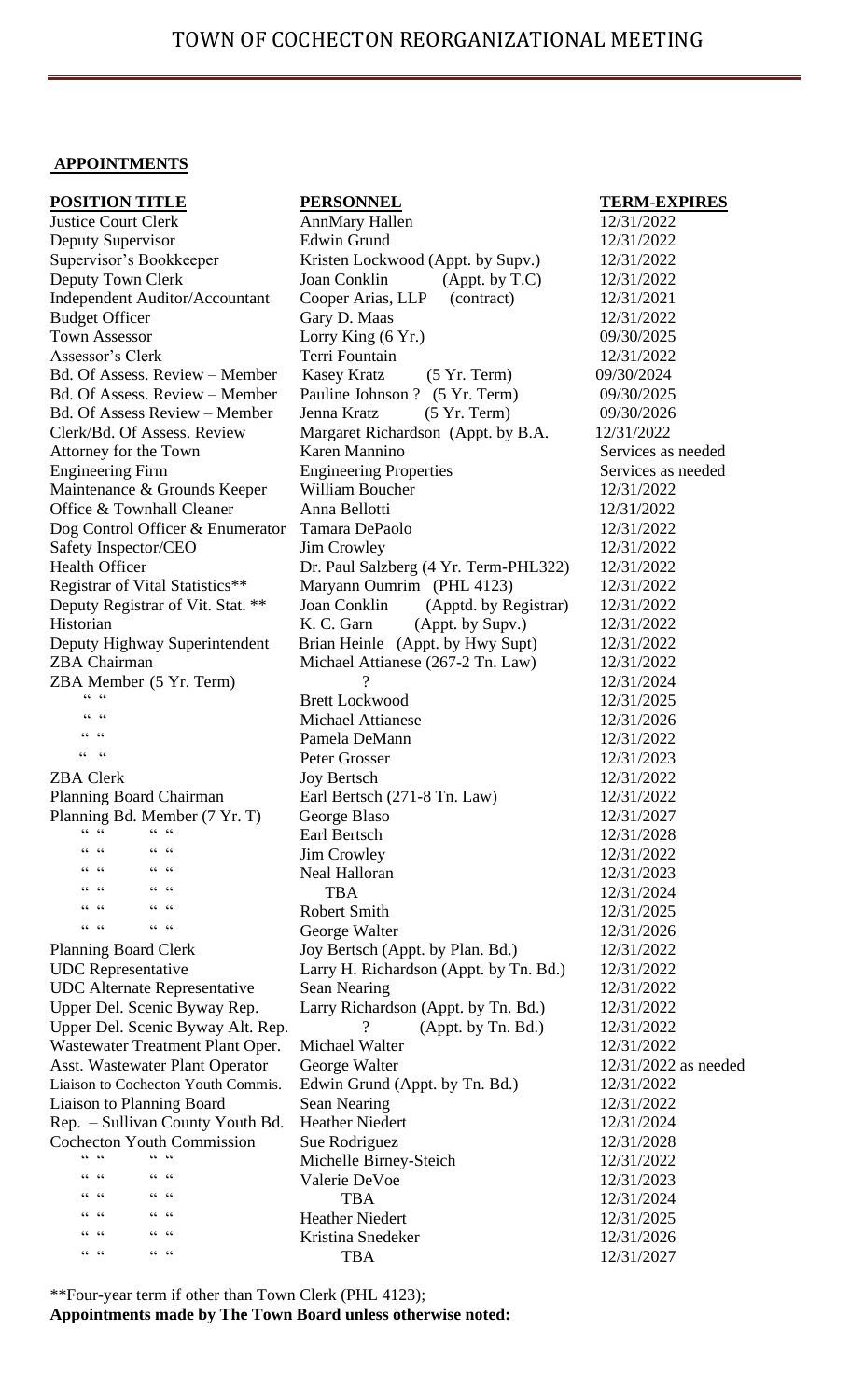### **TOWN OF COCHECTON**

### **TOWN OF COCHECTON 2021 Payroll for County Certification**

| <b>POSITION TITLE</b>                            | <b>PERSONNEL</b>                 | <b>SALARY</b>                            | PMNT. METH.      | $REG.$ #                    |
|--------------------------------------------------|----------------------------------|------------------------------------------|------------------|-----------------------------|
| Councilperson                                    | <b>Edwin Grund</b>               | 4,794.60                                 | M                | 4307982-1                   |
| $\zeta$ $\zeta$<br>$\mbox{\bf 6}$ $\mbox{\bf 6}$ | Sean Nearing                     | 4,794.60                                 | M                |                             |
| $\zeta \zeta$<br>66                              | Michael Walter                   | 4,794.60                                 | M                | 3876322-2                   |
| 66<br>66                                         | John Nober                       | 4,794.60                                 | M                |                             |
| Justice                                          | <b>Steven Sauer</b>              | 13,343.25                                | M                | 3745786-8                   |
| Adm. Justice                                     | <b>Steven Sauer</b>              | 728.31                                   | M                | 3745786-8                   |
| <b>Justice Court Clerk</b>                       | <b>AnnMary Hallen</b>            | 16.55 PH                                 | M                | 6046462-5                   |
| Justice                                          | Craig Fine                       | 13,343.25                                | M                |                             |
| Supervisor                                       | Gary D. Maas                     | 27,030.00                                | M                | 4102794-7                   |
| Supervisor's Bookkeeper                          | Kristen Lockwood                 | 10,358.43                                | M                |                             |
| Ind./Auditor/Acct.                               | Cooper Arias, LLP                | 18,000.00                                | By Voucher       |                             |
| <b>Tax Collector</b>                             | Eileen Hennessy                  | 5,944.45                                 | M                | 4180893-2                   |
| <b>Budget Officer</b>                            | Gary D. Maas                     | 2,828.44                                 | A                | 4102794-7                   |
| Assessor                                         | Lorry King                       | 21,727.93                                | M                | 4042656-1                   |
| Assessor's Clerk                                 | Terri Fountain                   | 16.55 PH                                 | M                |                             |
| Bd. Of Assess. Review Chm.                       | (1)                              | 206.06                                   | <b>PD</b>        |                             |
| Bd. Of Assess. Review Mem.                       | (2)                              | 176.64 each                              | PD               |                             |
| <b>BAR Clerk</b>                                 | Appointed by B.A.R.              | 222.42                                   | $\mathbf{A}$     |                             |
| <b>Town Clerk</b>                                | Maryann Oumrim                   | 37,904.96                                | M                | 3942474-2                   |
| Deputy Town Clerk                                | Joan Conklin                     | 16.55 PH                                 | M(as needed)     |                             |
| <b>Town Attorney</b>                             | Karen Mannino                    | 175.00 PH                                | M                |                             |
| <b>Engineering Firm</b>                          | <b>Engineering Properties PC</b> | as listed                                |                  | By Voucher plus other rates |
| Grounds Maint. Worker                            | William Boucher                  | 16.55 PH                                 | M                |                             |
| <b>Townhall Cleaner</b>                          | Anna Bellotti                    | 16.55 PH                                 | M                |                             |
| <b>DCO</b>                                       | Tamara DePaulo                   | 4,540.03                                 | M                |                             |
| Building Insp./CEO                               | Jim Crowley                      | 31,103.64                                | M                |                             |
| Asst. Bldg. Insp.                                | T B A                            | 17.00 PH                                 | M (as needed)    |                             |
| Health Officer                                   | Dr. Paul Salzberg                | 500.00                                   | A                |                             |
| Reg. of Vital Statistics                         | Maryann Oumrim                   | 653.87                                   | M                | 3942474-2                   |
| Deputy Reg. of Vital Stat.                       | Joan Conklin                     | N/A                                      | N/A              |                             |
| Highway Supt.                                    | Kevin Esselman                   | 48,128.27                                | M                | 3941673-0                   |
| Historian                                        | K. C. Garn                       | 1,351.09                                 | M                |                             |
| <b>Website Maintenance</b>                       | Anna Story                       | 1,200.00                                 | M                |                             |
| <b>ZBA</b> Chair                                 | Michael Attianese                | 300.00                                   | $A***$           |                             |
| ZBA Members (4)                                  |                                  | 150.00 each                              | $A***$           |                             |
| ZBA Clerk P/T                                    | <b>Joy Bertsch</b>               | 217.28 PM                                |                  | M (follow-up\$110.81 ea.)   |
| Planning Bd. Chair                               | Earl Bertsch                     | 300.00                                   | $\mathrm{A}$ *** |                             |
| Planning Bd. Members (6)                         |                                  | 150.00 each                              | $\mathrm{A}$ *** |                             |
| Planning Bd. Clerk P/T                           |                                  | Joy Bertsch (PB Apt.) 238.27 MH-119.14NM | <b>PMW</b>       | 3874533-7                   |
| Waste Water Plant Operator                       | Michael Walter                   | 29,267.16                                | M                | 3876332-2                   |
| W/W Operator Assistant                           | George Walter                    | 16.55PH                                  | M                |                             |
| <b>HEMO</b>                                      | <b>Michael Pomes</b>             | $(\$26.09)$ PH per contract              | B                | 6069126-8                   |
|                                                  | <b>Shane Duquette</b>            | $(\$26.09)$ PH per contract              | B                | 6283491-6                   |
|                                                  | <b>Brian Heinle</b>              | $(\$26.09)$ PH per contract              | B                | 6112467-3                   |
|                                                  | Kevin Nicoletti                  | $(\$26.09)$ PH per contract              | $\bf{B}$         | 6151215-8                   |
| <b>MEO</b>                                       |                                  | $(\$25.39)$ PH per contract              | $\bf{B}$         |                             |
| <b>LABORER</b>                                   |                                  | $(\$21.42)$ PH per contract              | $\bf{B}$         |                             |
| SEASONAL ON-CALL                                 |                                  | (\$17.50) PH                             | $\bf{B}$         |                             |

**\*Reimbursed by UDC \*\* until new contract is agreed \*\*\*must meet credit requirements CODE: (A) Annually (SA) Semi-annually (Q) Quarterly (M) Monthly (B) Bi-Weekly (PH) Per Hour (PD) Per Diem (PM) Per Meeting (PMW) Per Month Worked (NA) Not Applicable (PS) PerSet-up/Session (MH) Meeting Held (NM) Meeting not Held**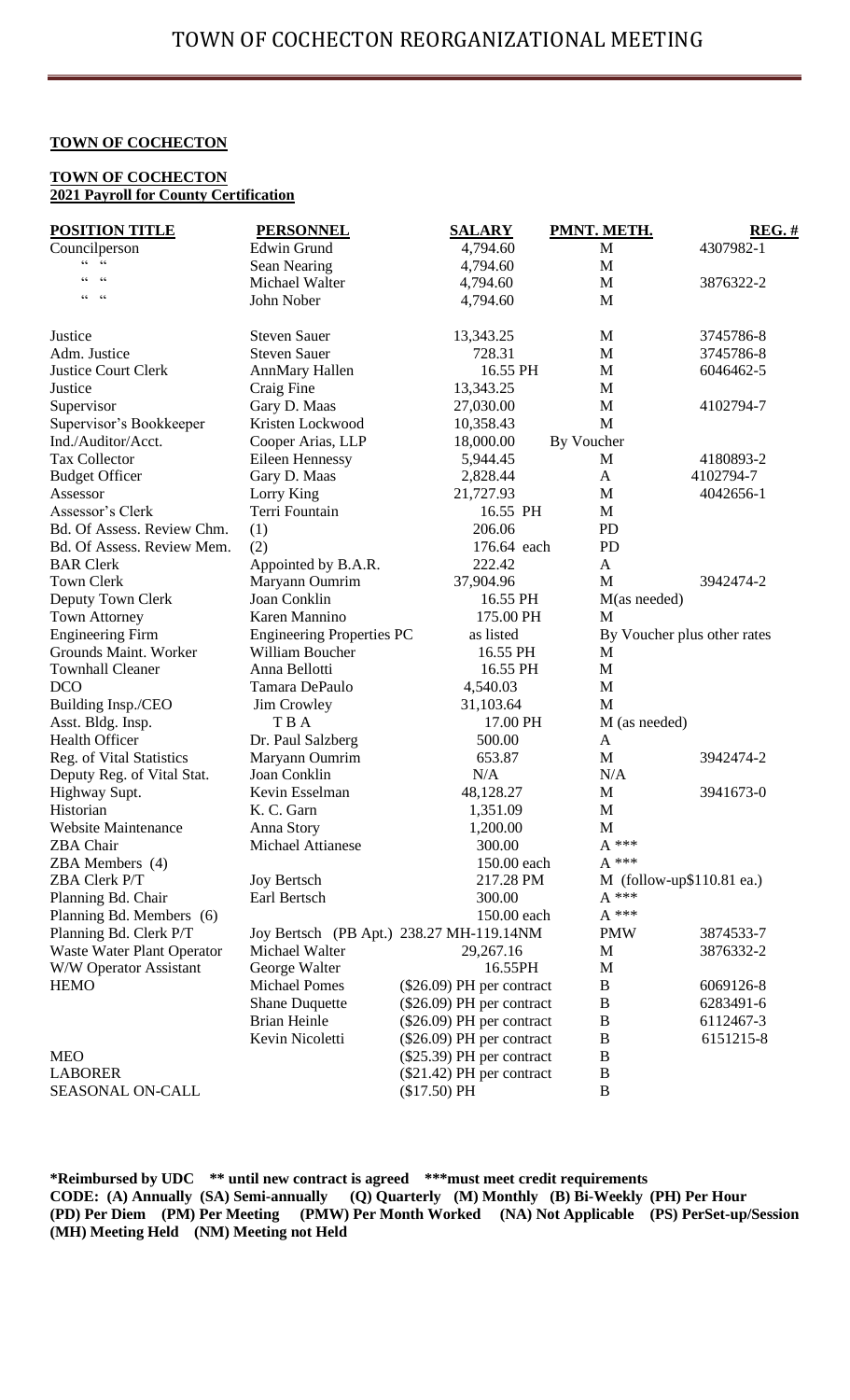# **RESOLUTION #1 – 2022**

**RESOLVED,** that all appointments, salary schedule and policy positions be adopted as read. Planning Board Clerk or Substitute Clerk will be paid \$238.27 on months he/she works and a regular board meeting is held and \$119.14 when meeting is not held. ZBA Clerk or Substitute Clerk will be paid \$221.63 for the original session he/she works and \$110.81 for each follow up session. When more than one issue is before either Board, only one fee will be paid for any given month or session. In those cases when the Clerks or the Substitute Clerks share the duties, the money may be prorated as determined by the respective Board. In no case will the combined salary/fee exceed the above allocated funds for either position.

|       | <b>MOVED BY: Councilperson</b> | Grund       | <b>SECONDED BY:</b> | Walter |
|-------|--------------------------------|-------------|---------------------|--------|
| VOTE: | <b>AYES</b>                    | <b>NAYS</b> |                     |        |

## **RESOLUTION: #2 – 2022**

**RESOLVED,** that the Town Clerk place a legal notice in the official Town newspaper to state that the bills received on or after the first of the month will not be audited/paid until the following month.

| <b>MOVED BY: Councilperson</b> | Grund | <b>SECONDED BY:</b> | Walter |
|--------------------------------|-------|---------------------|--------|
| VOTE:                          | NА    |                     |        |

### **RESOLUTION #3– 2022**

**RESOLVED,** that the Town Clerk notify any newly elected officials and employees as to their right to join the New York State Retirement System. The Town Clerk will insure that all documents from newly elected officials and employees are obtained and filed. (NYS & Federal Tax withholding forms, Oath of Office, Retirement System forms, and Policies).

|       | <b>MOVED BY: Councilperson</b> | Grund | <b>SECONDED BY:</b> | Walter |
|-------|--------------------------------|-------|---------------------|--------|
| VOTE: |                                | NAY.  |                     |        |

### **RESOLUTION: #4– 2022**

**RESOLVED,** that the Town Clerk have a legal notice printed in *The Sullivan County Democrat* as well as on the town website that the regular monthly meetings of the Town Board of the Town of Cochecton will be held at the Town Hall at 74 Smales Road on the second Wednesday of each month at 7:00pm. A work session will be held between 7:00pm and 7:30pm and regular business will commence at 7:30pm.

|       | <b>MOVED BY: Councilperson</b> | Grund | <b>SECONDED BY:</b> | Walter |
|-------|--------------------------------|-------|---------------------|--------|
| VOTE: | <b>YES</b>                     |       |                     |        |

### **RESOLUTION #5 – 2022**

**RESOLVED,** that the Town Attorney prepare documents to execute the Town's options to renew the lease agreement with the Cochecton Men's Club for the use of the Little League Field in Cochecton and with the Heinle's Field, LLC. for the use of the Little League Ball Field in Cochecton Center and with the Cochecton Volunteer Ambulance Corp. for the Solly Katzoff Memorial Park. All locations are to be used for recreational purposes.

|       | <b>MOVED BY: Councilperson</b> | Grund | <b>SECONDED BY:</b> | Walter |
|-------|--------------------------------|-------|---------------------|--------|
| VOTE: | <b>AYES</b>                    | NAYS  |                     |        |

### **RESOLUTION #6 – 2022**

**RESOLVED,** that the Supervisor is authorized to pay the National Grange Mutual Fidelity Bond Insurance in the amount of \$703.00 and the Town Clerk will carry this Claim on Abstract # 1.

| <b>MOVED BY: Councilperson</b> | Grund | <b>SECONDED BY:</b> | Walter |
|--------------------------------|-------|---------------------|--------|
| VOTE:<br><b>AYES</b>           |       |                     |        |

### **RESOLUTION #7- 2022**

**RESOLVED,** that the Supervisor is authorized to pay the Town's Annual Dues to The Association of Towns in the amount of \$800.00 and the Town Clerk will carry this Claim on Abstract # 1.

| <b>MOVED BY: Councilperson</b> | Grund | <b>SECONDED BY:</b> | Walter |
|--------------------------------|-------|---------------------|--------|
| VOTE:<br><b>AYES</b>           |       |                     |        |

# **REOSLUTION # 8 – 2022**

**RESOLVED,** that the Supervisor is authorized to pay Partners in Safety in the amount of \$ 210.00 per contract for drug and hearing test and the Town Clerk will carry this Claim on Abstract # 1.

|       | <b>MOVED BY: Councilperson</b> | Grund | <b>SECONDED BY:</b> | Walter |
|-------|--------------------------------|-------|---------------------|--------|
| VOTE: |                                | NAYS  |                     |        |